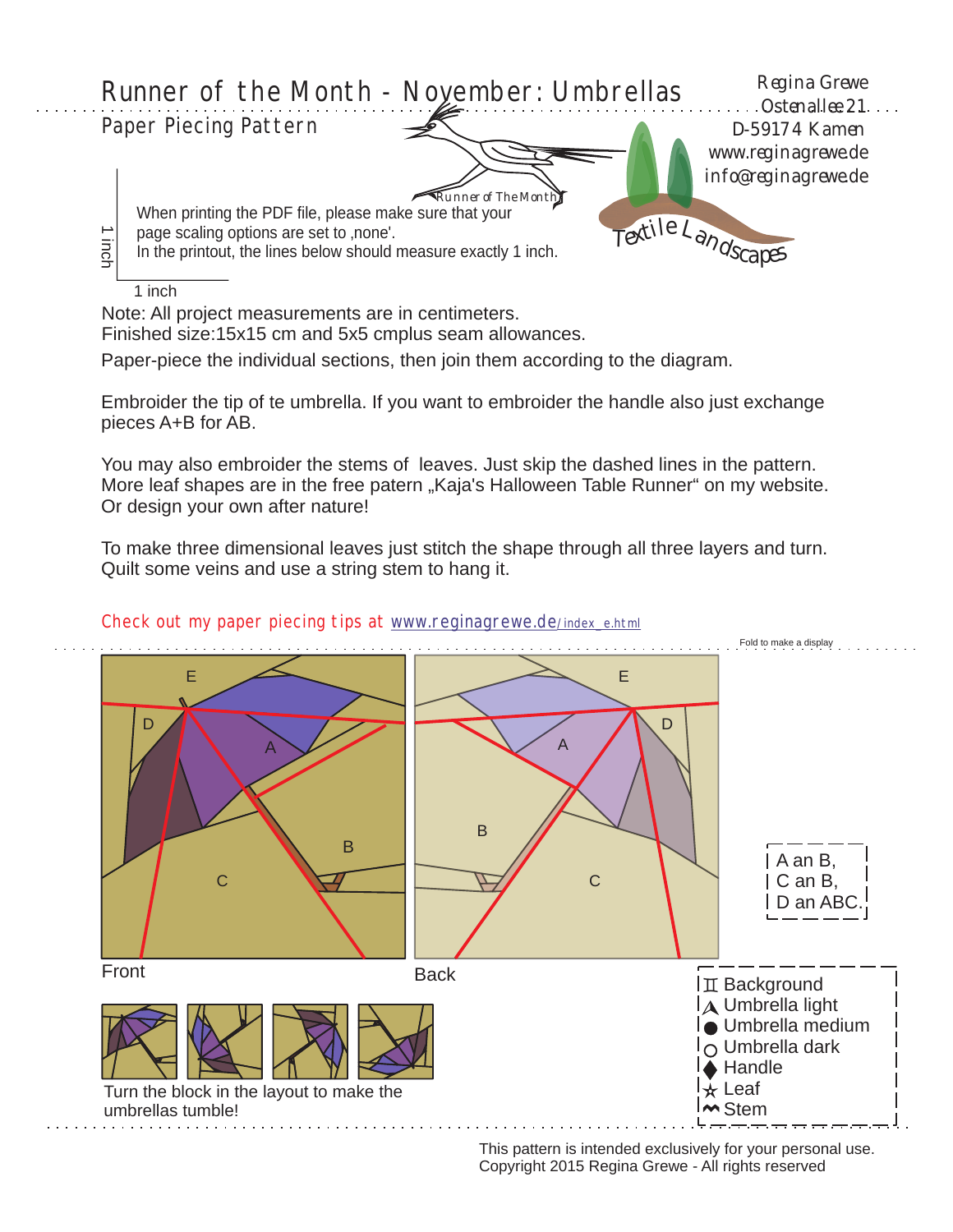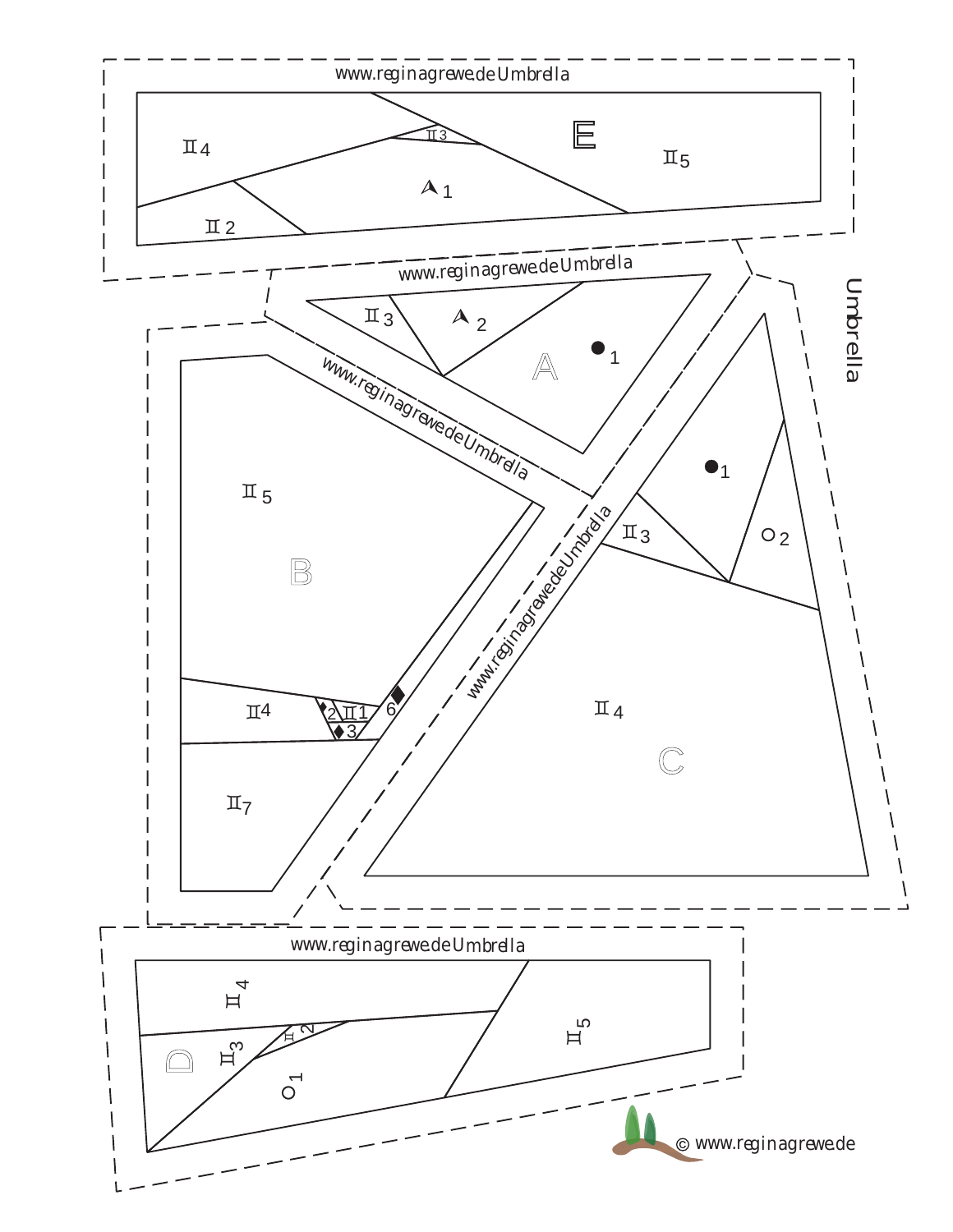## Umbrella, Ginko leaf



www.reginagrewe.de